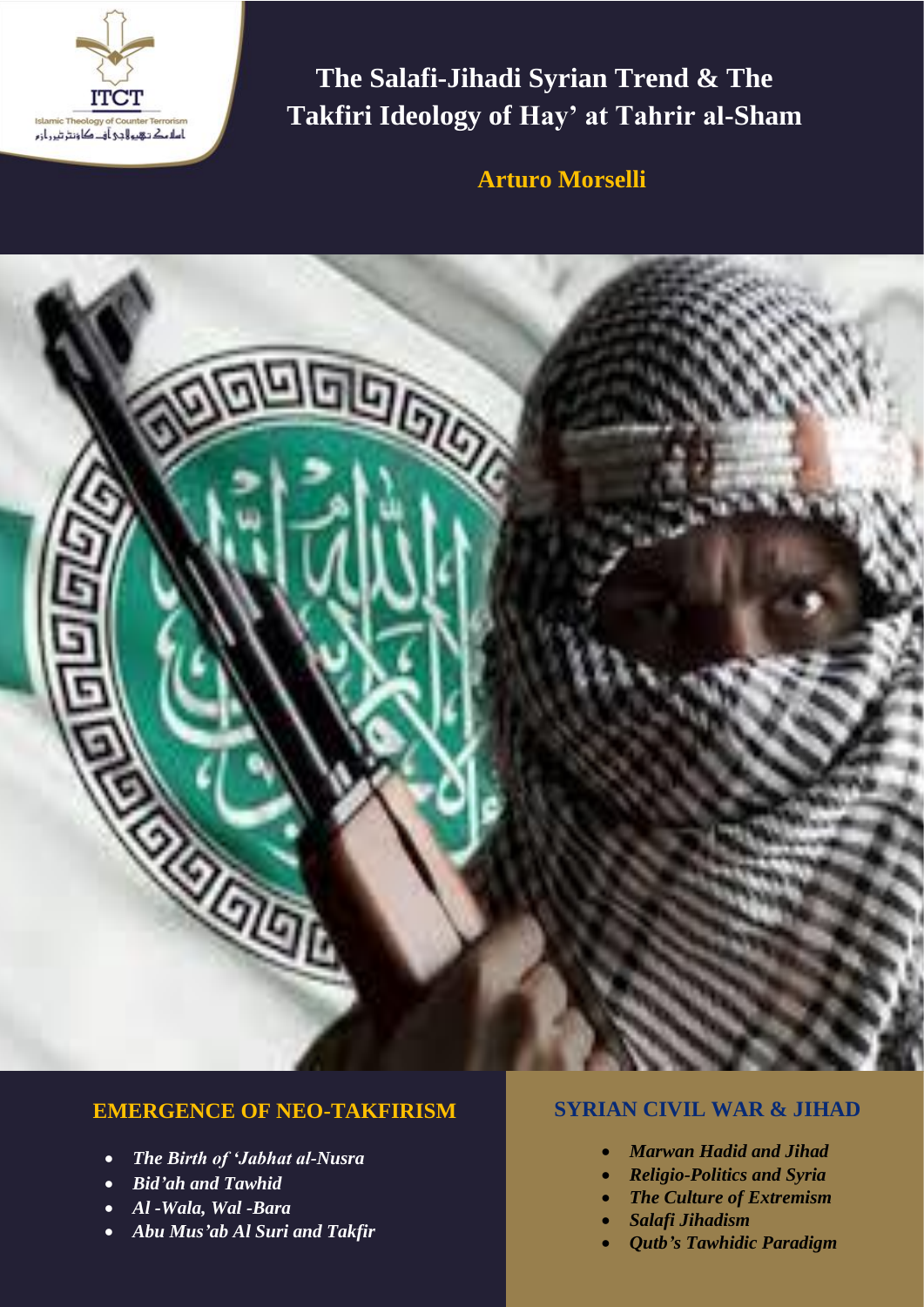By virtue of having represented the hotbed for both its birth and growth, the starting point to all of today's analyses anent Hay' at Tahrir al-Sham – loosely translated as the 'Organization for the Liberation of the Levant' – has been the Syrian civil war. While the focus of this reflection is the groups' theological condition specifically, I will likewise commence my analysis from a brief overview of the Syrian conflict. Once sketched its profile, it will become clearer which role, and specific point-in-time, has been, and currently is being held and represented, by Haya' at Tahrir al-Sham. An eminently multi-side and multidimensional conflict, the Syrian civil war is fought between the Ba'athist Syrian Arab Republic led by Syrian President Bashar al-Assad, along with domestic and foreign allies, and various domestic and foreign forces.

These, however, are opposing both the Syrian government and each other in varying combinations. The ever-changing coalition dynamics have thus thrown the country in what can be only be described as utter chaos. Indeed, the unpredictability of the war has been one of the main reasons behind its incredibly high death toll, now running into hundreds of thousands – estimates vary between 380,636 and 585,000 as of January 2020<sup>1</sup>. On the 26<sup>th</sup> of May 2019 the *Encyclopedia Britannica*<sup>2</sup> officially classified the conflict as the second deadliest in the 21<sup>st</sup> century, making the Syrian civil war a grim reality difficult to ignore.

With regards to the *casus belli*, it suffices here to say that the unrest in Syria is part of a wider wave of the 2011 Arab Spring protests and grew out of discontent with the Syrian government. It then escalated to an armed conflict specifically after protests calling for Assad's removal were violently suppressed. The war, which began on the 15<sup>th</sup> of March 2011 with major conflict hubs in Damascus and Aleppo, is being fought by several factions. While it is not practical to list their entirety herein, there are several actors which have been significantly more engaged in the clashes.

The Syrian Armed Forces and its international allies, as well as a loose alliance of mostly Sunni opposition rebel groups, such as the Free Syrian Army, represent the major players in the war. However, other, less prominent actors have also been heavily involved. Amongst them I wish to single out the Salafi-jihadist groups, including Hay' at Tahrir al-Sham, the mixed Kurdish-Arab Syrian Democratic Forces, and the Islamic State of Iraq and the Levant. Following the killing of their Emir Abu Bakr al-Baghdadi on the  $27<sup>th</sup>$ of October of last year, however, the latter group has seen a significant decrease in their influence and power projection in the region.

I have only voluntarily sketched the salient aspects and dynamics of the Syrian civil war as the aim proper of this paper is that of individuating, analysing, and assessing the way religion has informed the ideologies of the extremist Islamist groups involved in the conflict. More specifically, I wish to address the Salafijihadi ideology and the ways its main theological tenets have been interpreted, and warped, by Hay' at Tahrir al-Sham. As an eminently Salafi-jihadi organisation, this group perfectly illustrates the interpretational shift that has recently taken place amongst Sunni fundamentalist organisations regarding the ways the five religious tenets of *tawhid, al-wala' wa-l-bara'*, *bid' ah*, *takfir*, and *jihad* have been understood and made use of in the programmatic manifestos of the aforementioned organisations.

While I will dive into these concepts with greater depth in the following chapters, it is important to remember that "Salafi-jihadism, the foundation of many of today's (most notorious) terrorist organizations, has achieved a significant impact on world affairs within less than three decades.[Indeed] it has given rise to many organizations such as al-Qaeda in Afghanistan, Yemen and North Africa."<sup>3</sup> For this reason, there is no denying that this ideology represents a serious threat which must be confronted. In order to do so, it is vitally important to firstly understand the religious dimension behind it. This reflection thus finds space, and legitimacy, in the scarcity of literature available exclusively dedicated to the interrelation between the

<sup>3</sup> Eli Alshech, 'The Doctrinal Crisis within the Salafi-Jihadi Ranks and the Emergence of Neo-Takfirism: A Historical and Doctrinal Analysis', *Islamic Law and Society*, 21 (2014), 419-452 (p. 491). $f$ /ITCTofficial **O** www.itct.org.uk

```
/ITCTofficial
```
 $^1$  والديمقراطي بالحرية المطالبة السورية الثورة انطلاقة منذ وقتلوا وقضوا استشهدوا شخص ألف 585 نحو $585\,$  نحو $^1$ Human Rights):<http://www.syriahr.com/?p=353886> [Consulted 31 January 2020].

<sup>&</sup>lt;sup>2</sup> Michael Ray, "8 Deadliest Wars of the 21st Century", 26 May, 2019 (Encyclopedia Britannica):

[https://web.archive.org/web/20190526191400/https://www.britannica.com/list/8-deadliest-wars-of-the-21st-century](https://web.archive.org/web/20190526191400/https:/www.britannica.com/list/8-deadliest-wars-of-the-21st-century) [Consulted 31 January 2020].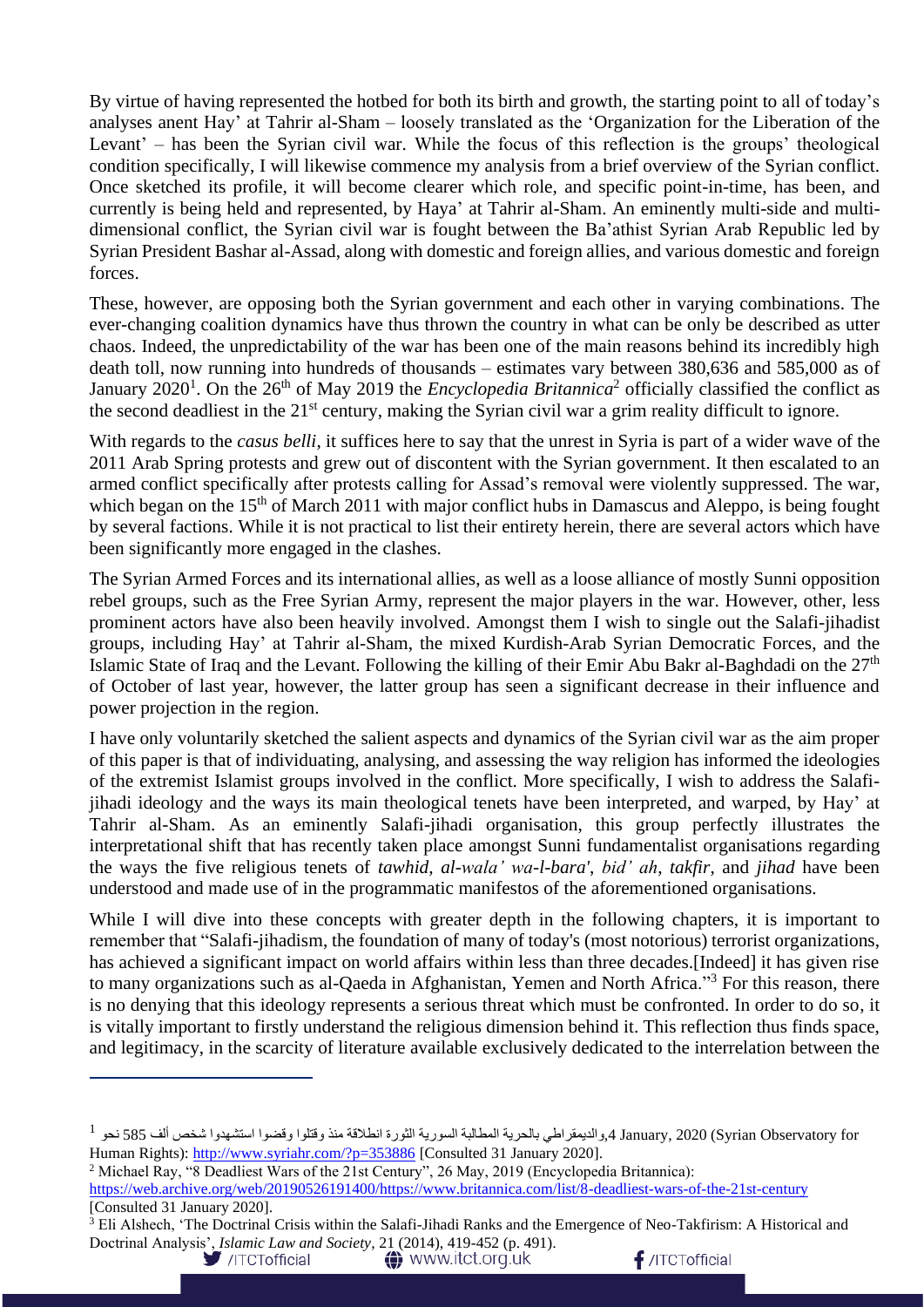theological and legal aspects of Islam, and the ways this interplay has shaped the ideologies of some of today's extremist Islamist groups.

I wish to dedicate the conclusive part of this introductory chapter to a brief overview of the specific topics I will consider throughout the rest of the paper. While this initial section has served the purpose of broadly contextualising this analysis, I will make use of the second chapter to introduce Hay' at Tahrir al-Sham. Although it does not represent the focus of my reflection per se, it will be important to understand the ways in which this organisation has emerged and has successfully imposed itself in the Syrian regional landscape as one of the major armed actors of the conflict. By the end of the second chapter I will also introduce the group's two main religious scholars. Their work, in terms specifically of the ways in which they have absorbed and reshaped the Salafi-jihadi ideology, will then represent the focus of my third chapter. Finally, the fourth section of this paper will seek to show how Hay' at Tahrir al-Sham's ideology is the product of a foregoing doctrinal crisis within the Salafi-jihadi ranks, the result of which has been the emergence of *neo-takfirism.* I will thus ultimately argue that Hay' at Tahrir al-Sham rightly fits this new category.

As Lister reports in his study of the evolution of Hay' at Tahrir al-Sham, "late one night in August 2011, seven jihadi commanders crossed from Iraq into north-eastern Syria seeking to take advantage of that country's increasing instability to establish a new Syrian wing of the recovering Islamic State in Iraq (ISI)."<sup>4</sup> By order of the latter's then-leader Abu Bakr al-Baghdadi, a Syrian known as Abu Mohammed al-Jawlani led six accomplices through the border in order to quickly set about establishing connections with the ISI's well-entrenched Syrian jihadi networks. In a matter of weeks, the necessary foundations had been laid for the birth of 'Jabhat al-Nusra li-Ahl al-Sham min Mujahidi al-Sham fi Sahat al-Jihad', or 'The Support Front to the People of the Levant by the Mujahideen of the Levant on the Fields of Jihad'.

While Jabhat al-Nusra does not nominally exist anymore – the rebranding process that ultimately led to the birth of Hay' at Tahrir al Sham was completed in late 2017 – the group has come a long way from those early days. Indeed, it has been able to successfully transform itself from being an unpopular outsider accused of introducing alien ISI-like brutality into a nationalist revolution in early 2012, towards being something close to an accepted or even leading member of the Syrian revolutionary opposition from late 2012 onward.

The organisation's opportunistic approach, paired with their pragmatism on the ground, have allowed them to become one of the most powerful armed actors in the Syrian crisis. Through a grand-strategy largely consisting of embedding itself within revolutionary paradigms and dynamics and rooting its whole existence and activities into opposition societies, Jabhat al-Nusra then, and Hay' at Tahrir al-Sham today, has successfully established solid roots in a country that looks likely to suffer from instability for years to come. By adopting a gradualist strategy, by means of which the group's theological conservatism is applied to the Syrian society in a systematically limited, yet methodologically ever-expanding, way, Hay' at Tahrir al-Sham has attempted to persuade the population into first accepting, and then eventually supporting and defending, an al-Qaida-like movement within their core. Hence, there is no mistaking the fact that the group's foundational ideology was borne out of the al-Qaida Cause, and their initial indebtedness towards the latter was manifest in the appointment of an exclusively al-Qaida-affiliated senior leadership.

The Cause of al-Qaida I have recently mentioned differs radically from that of other Islamist extremist organisations in that it showcases a highly sophisticated operational methodology. This was "developed within top levels of al-Qaida's strategic thinking in the late-2000s,"<sup>5</sup> and then formalized within al-Qaida leader Ayman al-Zawahiri's September 2013 'General Guidelines for Jihad'<sup>6</sup>. Put simply, the group seeks to gradually build localised bases of influence in which eventual zones of territorial control will present

<sup>&</sup>lt;sup>4</sup> Charles Lister, 'Profiling Jabhat al-Nusra', *The Brookings Project on U.S: Relations with the Islamic World*, 24 (2016), 1-55 (p. 5).

 $5$  Katherine Zimmerman, "The Khorasan Group: Syria's Al-Qaeda Threat", 23 September, 2014 (American Enterprise Institute):<https://www.criticalthreats.org/analysis/the-khorasan-group-syrias-al-qaeda-threat> [Consulted 02 February 2020]. <sup>6</sup> The original manuscript has been removed from all online channels. See [https://alminara.wordpress.com/2015/04/20/shaykh-](https://alminara.wordpress.com/2015/04/20/shaykh-ayman-az-zawahiri-general-guidelines-for-jihad/)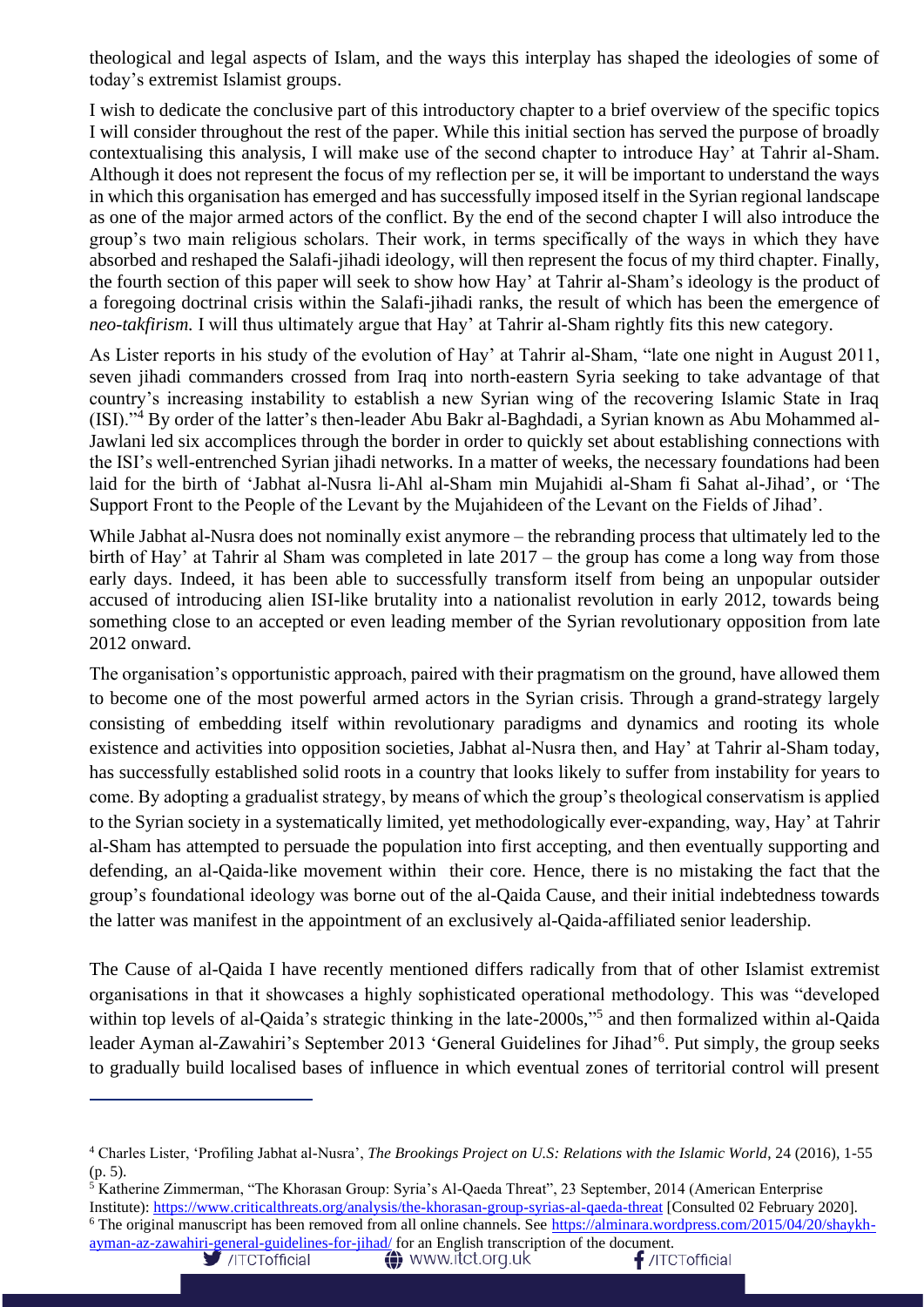opportunities for launching both close and far reaching attacks against Western proxies in their immediate vicinities and against the Western world at large. This typically gradualist and localist approach to the concept of transnational *jihad* was adopted by Hay' at Tahrir al-Sham who became its first successful test case. So much so, in fact, that al-Qaida in the Arabian Peninsula (AQAP) later attempted to replicate this model in their operations in Yemen.

To this day, Hay' at Tahrir al-Sham has been able to demonstrate the full potential and value of its 'longgame' approach. Its strong Syrian focus, paired with its ability to reshape the organisation's ideology based on the ever-changing needs and contingencies of the conflict, have ensured that this trans-nationally minded movement still has an incredibly effective launching pad for carrying out attacks worldwide. They however do not only represent a danger for Western societies. Through the exploitation of the Syrian revolution, characterised by an evidently controlled pragmatism, Hay' at Tahrir al-Sham has trapped the opposition into a vicious relationship of short-term tactical convenience but long-term danger. Indeed, in January 2019 Hay' at Tahrir al-Sham was able to seize dozens of villages from opposition forces in the north-western Syrian city of Idlib. The group was then able to reach a deal according to which the civil administration of the whole rebel-held Idlib Governorate would be led by Hay' at Tahrir al-Sham. While this paper is not directly interested in the evolution of the conflict in the Idlib pocket, it is important to point out that, as of today<sup>7</sup>, the battle for its control keeps intensifying, and it is simply not possible to tell how the conflict will evolve.

Notwithstanding, I now wish to move onto the consideration of the ideological dimension of Hay' at Tahrir al-Sham. Since the aim proper of this paper is to make clarity on its theological content, we must firstly turn to the religio-political objectives identified by the organisation as early as 2012. Put simply, Hay' at Tahrir al-Sham aims to epitomize "the realization of al-Qaida's evolved thinking under al-Zawahiri."<sup>8</sup> Practically, this translates into the group's attempt to enter local wars and to ingrain itself within popular revolutionary dynamics in order to achieve a durable presence in the area. This serves the purpose of helping Hay' at Tahrir al-Sham achieve its long-term vision of establishing Islamic Emirates that serve as the foundational pillars for the emergence of a Caliphate. Hence, the Syrian revolution represented the perfect opportunity to implement the group's vision. At the time, Jabhat al-Nusra saw the civil war as a socio-political development emerging out of a failed secular rule and in need of an Islamic solution, that is, *jihad* and the establishment of the Islamic rule. The group thus originally identified itself as a movement devoted to *nusrat ahl al-sham* (support for the people of the Levant). Indeed, Jawlani himself stated<sup>9</sup> in a 2013 interview with Al-Jazeera that he saw the exploitation of the Syrian instability in his homeland as a God-given opportunity.

The symbolic importance of *Bilad al-Sham* – this term broadly indicates the whole Levantine region – should not be underestimated. According to numerous *hadiths*, in fact, Syria in particular is the muchprophesised land loved by Allah. Hence, Jawlani announced that Jabhat al-Nusra's mission was that of "bringing the law of Allah back to His land."<sup>10</sup> As per the orders of al-Zawahiri, the goal of *jihad* is to establish an Islamic system of government in Syria and, through consultation with other Islamic factions and the *ulema*, successfully implement the *Shari' ah* in the whole would-be Caliphate. At this point, I wish to briefly point out al-Zawahiri's use of the term 'Islamic'.





<sup>&</sup>lt;sup>7</sup> Bethan McKernan, "Turkish soldiers killed as battle for control of Idlib escalates", 03 February, 2020 (The Guardian): [https://www.msn.com/en-gb/news/world/turkish-soldiers-killed-as-battle-for-control-of-idlib-escalates/ar-](https://www.msn.com/en-gb/news/world/turkish-soldiers-killed-as-battle-for-control-of-idlib-escalates/ar-BBZB7ro?ocid=spartanntp)[BBZB7ro?ocid=spartanntp](https://www.msn.com/en-gb/news/world/turkish-soldiers-killed-as-battle-for-control-of-idlib-escalates/ar-BBZB7ro?ocid=spartanntp) [Consulted 03 February 2020].

<sup>8</sup> Lister, *Op*. *cit*., p. 23.

<sup>&</sup>lt;sup>9</sup> "Syria's Al-Nusrah Front leader interviewed on conflict, political vision", December 22, 2013 (BBC Monitoring): <https://www.aljazeera.com/news/middleeast/2013/12/al-qaeda-leader-syria-speaks-al-jazeera-20131218155917935989.html> [Consulted 03 February 2020].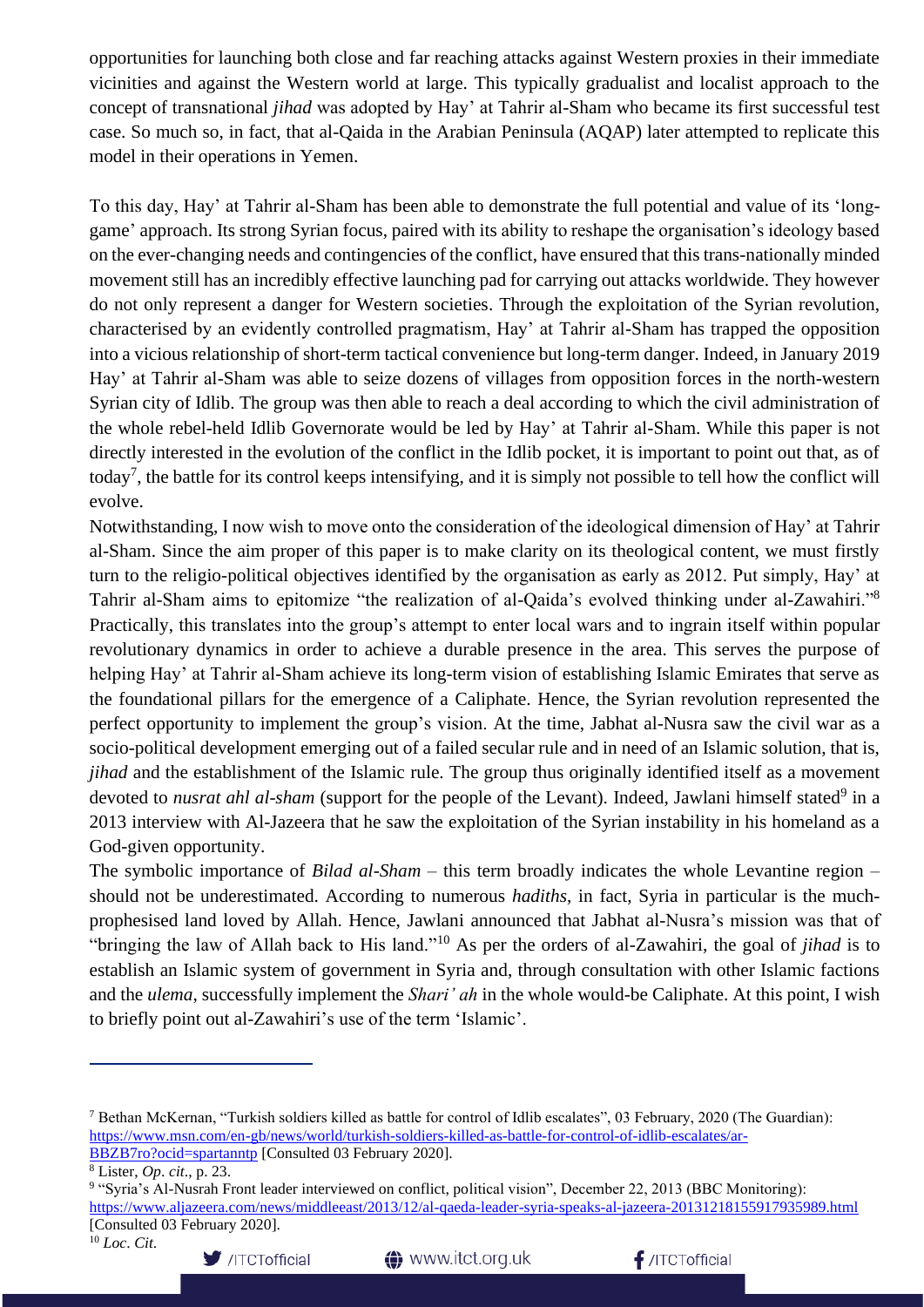As with the case of other extremist organisations, Hay' at Tahrir al-Sham is an eminently Islamist movement. It is important to remember that the terms 'Islamic' and 'Islamist' are by no means synonyms, and to use them interchangeably is wrong<sup>11</sup>. The fact that al-Zawahiri choses to speak in 'Islamic' terms is telling of his belief, and Hay' at Tahrir al-Sham's belief consequently, that his actions are legitimized, indeed, supported, by the *Qur'an*. This aspect of legitimacy is extremely important to movements such as the one founded by Jawlani. A great part of their struggle, in fact, consists in winning over popular support. The only way to do so then becomes that of attempting to show that their actions, no matter how brutal or arbitrary, are in some way legitimated by evidence found in the *Qur'an* and in the *Hadiths*. On the whole, it will be of use to remember that the main difference between the term 'Islamic', the adjective proper of the term 'Islam' and 'Islamism' is that the former eminently refers to faith and religion while the latter refers to the idea of "religionised politics."<sup>12</sup>

I wish to conclude this section by introducing two lesser-known ideologues whose works have deeply influenced and shaped Hay' at Tahrir al-Sham's religious dimension. In addition to abiding by the tenets espoused by al-Qaida's leader al-Zawahiri, the then Jabhat al-Nusra also tied itself closely to a particular "Syrian brand of Salafi-jihadism"<sup>13</sup> developed and taught by Marwan Hadid and Nasar – I will hereafter refer to him by his *nom de guerre* Abu Mus'ab al-Suri. While my interest lies in their works, it is worthwhile contextualising these two figures. Marwan Hadid still enjoys the reputation of founding-father of modernday Syrian jihadism, having led the armed uprising against Hafez Assad in the late 1960's and 1970's. Abu Musab al-Suri, on the other hand, was a famed al-Qaida strategic ideologue. To this day, the influence of the latter's writings can be seen throughout Hay' at Tahrir al-Sham's nuts and bolts. Their ideological contribution, regarding particularly the ways it has informed the two theological tenets of *jihad* and *takfir*, will be analysed in depth in the following chapter.

Before diving into the analysis of *tawhid, al-wala' wa-l-bara'*, *bid' ah*, *takfir*, and *jihad,* it is necessary to consider the Salafi-jihadi trend as a whole. As a whole, the latter serves as the theoretical framework to which this analysis refers, as it broadly encapsulates Hay' at Tahrir al-Sham's specific religious orientation. As a variation of Salafism, Salafi-jihadism has undergone important regional deviations in itself. Local actors, such as religious scholars as per the case of Hay' at Tahrir al-Sham, have placed a different emphasis, or provided an altogether original interpretation, on and of religious tenets that in themselves represent the foundational characteristics of a distinct religious movement. I have already alluded to the fact that Hay' at Tahrir al-Sham adheres to a particular Syrian variation of Salafi-jihadism in the previous chapter. For this reason, I will only consider the interrelation between Salafism and Jihadism as two distinct phenomena insofar as it serves the purpose of contextualising the more peculiar Salafi-jihadi movement. Further, my approach will differ from that of Shiraz Maher's ground-breaking study of Salafi-jihadism<sup>14</sup>. The focus herein will be placed exclusively on the 'Syrian doctrinal variation' brought about by Abu Mus'ab al-Suri and Marwan Hadid, as opposed to Maher's more comprehensive analysis, devoid of specific regional deviations.

As Adraoui explains in the opening chapter of his *Militant Islam: Today and Tomorrow*, Salafi-jihadism has been able to assert itself as a somewhat original and compelling religious movement in the twentieth century due to its doctrinal heritage, shared by Salafism and Jihadism respectively. For centuries, the Muslim tradition had understood and interpreted *jihad* as an attempt to bring the letter of Islam in line with

**←** www.itct.org.uk

<sup>11</sup> Christoffel Anthonie Olivier van Nieuwenhuijze, 'Islamism: A Defiant Utopianism', *Die Welt des Islams*, 35 (1995), 1-36 (p. 27).

<sup>&</sup>lt;sup>12</sup> Bassam Tibi, 'Why Islamism is not Islam', in Tibi, *Islamism and Islam* (New Haven: Yale University Press, 2012), pp. 1-30 (p. 1).

<sup>13</sup> Lister, *Op*. *cit*., pp. 23-24.

<sup>&</sup>lt;sup>14</sup> Shiraz Maher, *Salafi Jihadism: The History of an Idea* (London: Hurst & Company, 2016).<br>//ITCTofficial **12** WWW.itct.org.uk /ITCTofficial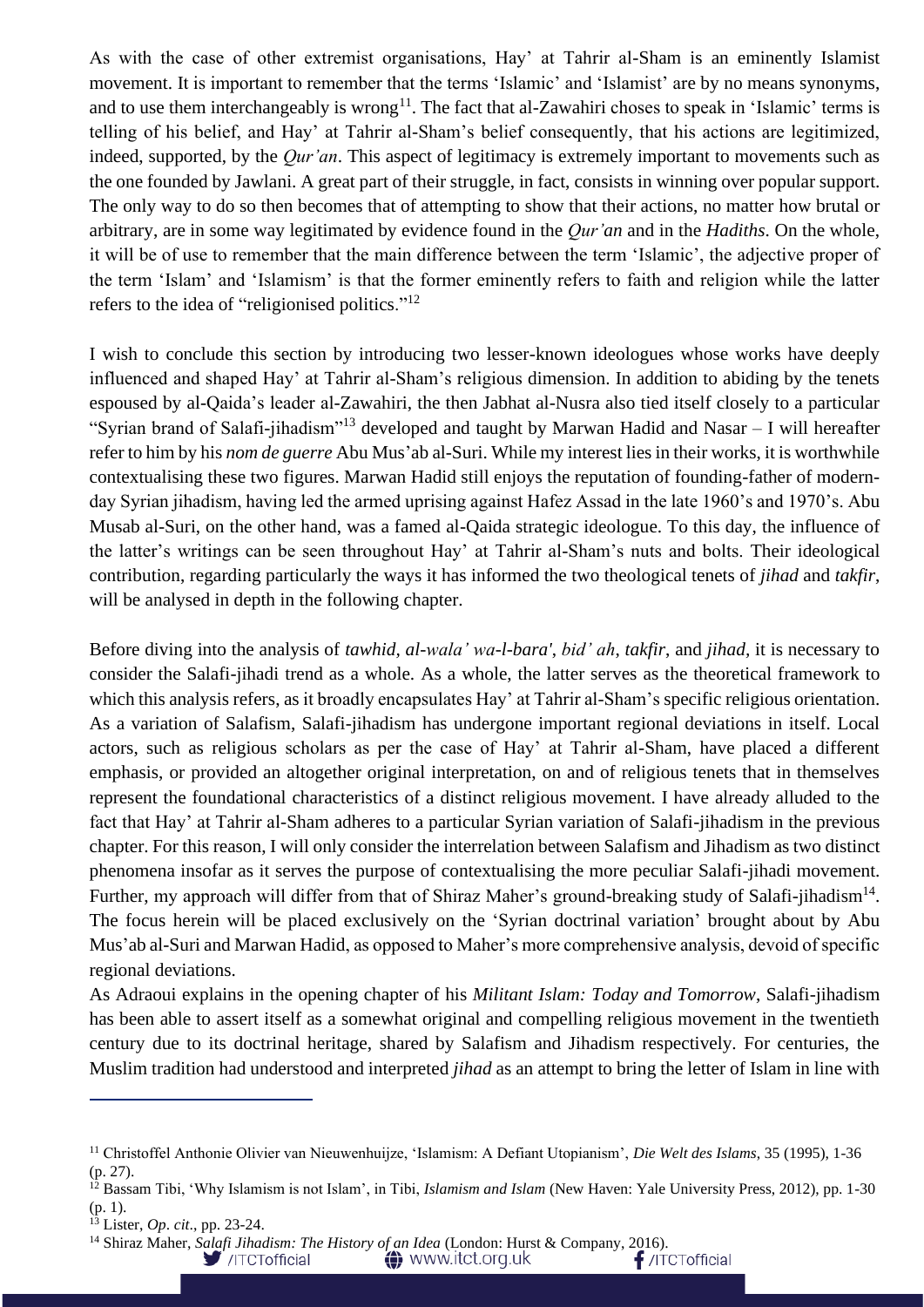its spirit. This struggle yielded to the emergence of modern-day groups entirely dedicated to fighting against those – it is important to note here both inside and outside Muslim-majority countries – who were presented as the enemies of Islam. This attitude evolved "in parallel with the growing visibility of an ethics based on a necessary return to the earliest days of Islam."<sup>15</sup>

This ethics then forms the basis of a doctrinal heritage which is common to both Salafism – the name derives from *al-salaf al-salih*, or 'the pious ancestors' – and Jihadism. There is, however, one important clarification to be made. Most adherents to Salafism do not endorse the use of violence. Indeed, "the geographical context and human resources of the jihadists who support religiously motivated violence differ from those of most Salafists who are likewise religiously fundamentalist but politically opposed to violence."<sup>16</sup> It is a mischaracterization to associate those who adhere to the Salafi creed with those who promote indiscriminate use of violence for the achievement of political goals.

Regardless, this mischaracterization has been possible due partly to the fact that Salafism as a whole is not a coherent school of thought. In time, its doctrinal incongruity has made way for the emergence of new interpretations of some of its key theological tenets. This has resulted in the emergence of new and hybrid forms of Salafism, amongst which is Salafi-jihadism. Clearly enough, this variation emphasizes the role of *jihad* to the extent that this has successfully become the *raison d'être* for those who adhere to it. The Salafi interpretational openness can be better understood, I believe, at the doctrinal level.

The common assumption of the Salafist belief is that "Muslims have deviated in time from the "original" Islam and thereby ended up with various groups that have differently and aberrantly interpreted the normative sources of Islam."<sup>17</sup> Accordingly, to be a true Salafist believer requires a three-fold movement in time. Firstly, one must go back to the early 'pristine' period of Islam in order to explore the footsteps of the *salaf*, which are considered to be the first three generations of Muslims – in the *Qur' an* these are referred to as the Prophet and his *Sahaabah* (Companions), the *Taabi'een* (the followers of the companions), and the *Tabaa'at-Taabi'een* (the followers of the followers of the companions). In turn, the Salafist adherent must come back to his own time with a newly-found puritanical ethic within which he must cognitively filter modern-day problems and, finally, to move further into the future with the sole aim "of engendering forms of socialisation which are based on the perpetuation of an allegedly revitalised Salafist path."<sup>18</sup> In this blueprint, Salafi-jihadists are those who resort to violence to make the deviant interpretations and unlawful practices compatible again with the Salafist orthodoxy and orthopraxy. The essence of Salafism is thus the believer's quest for authenticity. The reader will remember I have previously mentioned such concept when speaking about al-Zawahiri and Jolani. What, then, intimately links Salafism and Jihadism is the impetuous research of purity?

It follows that the Salafi-jihadi movement is, in essence, nothing more than the extremization of the quest for authenticity initially elicited by the Salafi school and later hastened by the devotees of armed *jihad*. Further, the Salafi-jihadists are indebted to the Salafi movement in that they share with the latter a common logic of restitution whereby the heritage of the *salaf* is maintained consistent and whatever contradicts it is traced down and set apart. If one thinks about the importance that the idea of socialisation has amongst Salafist circles, the importance of the concept of *al-wala' wa-l-bara'* then becomes readily obvious. For

<sup>&</sup>lt;sup>18</sup> Adraoui, *Op. cit.*, p.22.<br>ITCTofficial





<sup>15</sup> Mohamed-Ali Adraoui, 'Salafism, Jihadism and Radicalisation: Between A Common Doctrinal Heritage and The Logics of Empowerment', in Adraoui, *Militant Jihadism: Today and Tomorrow,* ed. by S. Pektas and J. Leman (Leuven: Leuven University Press, 2019), pp. 19-40 (p. 19).

<sup>16</sup> *Ibid*., p. 20.

<sup>17</sup> Henri Lauzière, 'The Triumph and Ideologization of Purist Salafism', in Lauzière, *The Making of Salafism: Islamic Reform in the Twentieth Century*, ed. by K. Barkey (New York: Columbia University Press, 2016), pp. 199-230 (p. 200).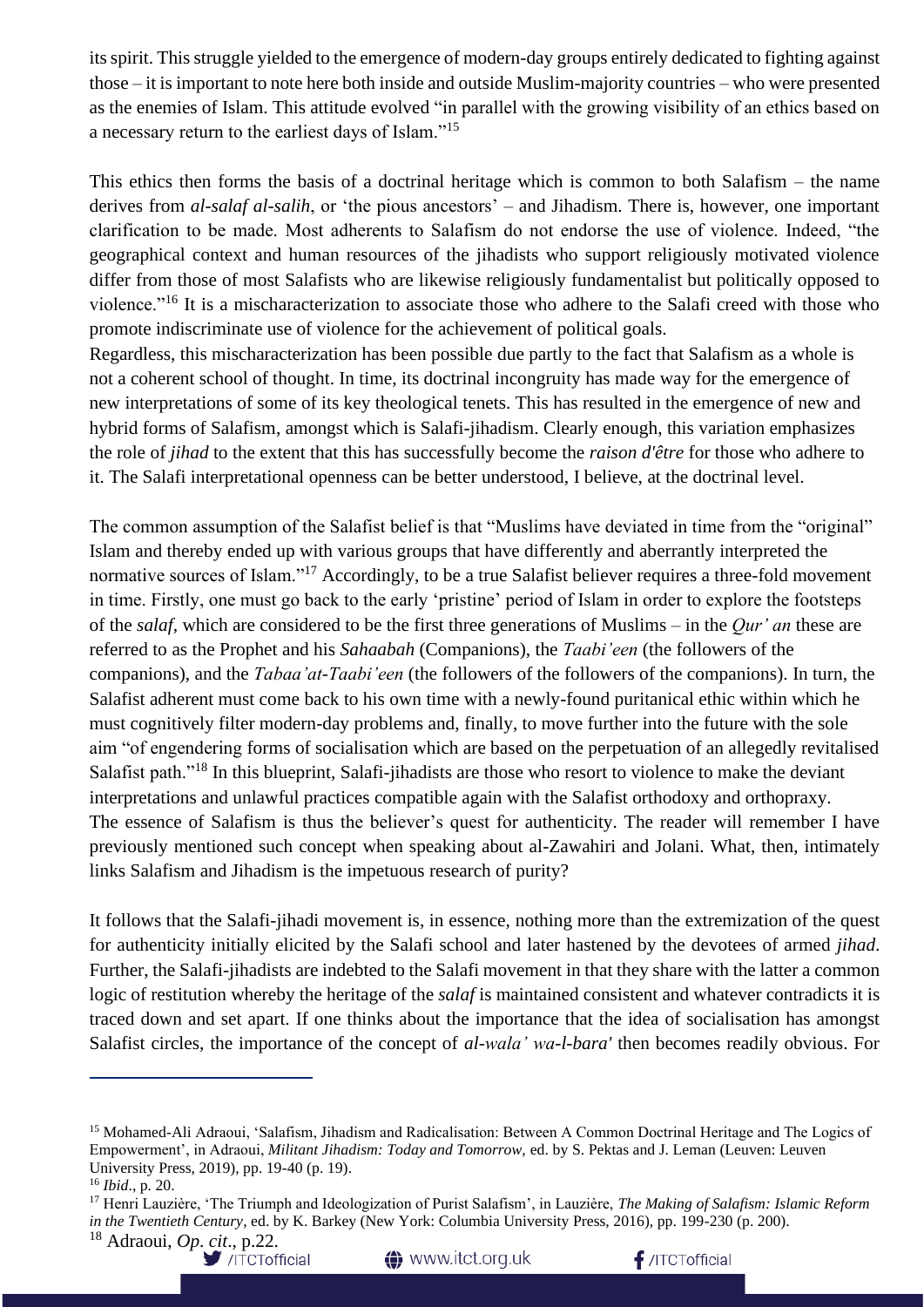centuries, Salafist communities had proclaimed the importance of restoring the true understanding of Islam, with regards particularly to that of *al-tawhid*, without which there can be no spiritual revivalism. However, ideological rifts within the Salafi school have started to emerge over differences on how to identify and follow the rightful ways to recreate the original Islamic society. This has ultimately led competing factions to label respective practices and innovations as *bid' ah*, and subsequently proclaiming *takfir* on one another.

#### *Al-wala' wa-l-bara'*

The strictness of the Salafi-jihadi *aq'dah* – this term generally refers to the set of Islamic dogmas that all good Muslims must follow – can probably be seen at its clearest in the concept of *al-wala' wa-l-bara'*. As Wagemakers states, "this term refers to the undivided loyalty (*wala'*) Muslims show to God, Islam and their co-religionists over all other things on the one hand and the disavowal (*bara'*) they must show to anything deemed un-Islamic on the other."<sup>19</sup> Although the concept has pre-Islamic roots, and was only initially adopted by marginalised early-Islamic groups and Shiites, Salafis claim it is traceable back to the *Qur'an*<sup>20</sup> . While the concept of *al-wala' wa al-bara'* in Salafi discourse proper consisted in the call to Muslims to show their loyalty to Islam by means of shunning Judeo-Christian influences in worships, it was later altered by the Salafi-jihadi movement.

What had started as a pious instrument to ward off religious innovation became a duty for all Muslims, according to the latter school of thought, to disavow anything even remotely un-Islamic. In their work, both Marwan Hadid and Abu Mus'ab al-Suri understand this theological tenet as a litmus test to separate the "true" Muslims from the rest<sup>21</sup>. The judgemental arbitrariness of Salafi-jihadism thus stems from the dichotomy established by this modern-day version of *al-wala' wa al-bara'*. The clear dualist approach that differentiates between "pure" Islam and everything else becomes an easy and immediate operational launching pad through which it suddenly becomes easier to recognize "true" Muslims and apostates. The latter, in the words of Hadid, "weaken the *ummah* from within, and let its enemies overcome it."<sup>22</sup> However, the discourse of *al-wala' wa al-bara'* rests first and foremost on the concepts of *bid'ah* and *tawhid*, to which it is indissolubly linked.

### *Bid'ah and Tawhid*

Hay' at Tahrir al-Sham, just as much as any other Salafi-jihadi-inspired movement, operates according to what has come to be known as the "*tawhidic* paradigm". According to the study of Halimi and Sudiman<sup>23</sup>, these groups make use of Sayyid Qutb's writings to shape their understanding of the *tawhidic* nature of governance. According to Qutb, the theory of government in Islam is wholly based on *tawhid* – this term refers to God's Unity and Uniqueness – for which "any other theory is considered *shirk* (idolatry) and *kufr* (unbelief or rejecting the tenets of Islam)."<sup>24</sup> This means that anyone who does not implement *Shari'ah* becomes an unbeliever. Accordingly, a government applying laws other than *Shari'ah* is also considered guilty of unbelief. The concept of *bid'ah* thus fits this narrative in that it is used in a derogative sense to refer to "all forms of historical, cultural and non-Islamic influence, which are considered unlawful religious

<sup>23</sup> Mahfuh Bin Haji Halimi and Muhammad Saiful Alam Shah Bin Sudiman, 'Debunking Jihadist Ideological

<sup>24</sup> *Loc*. *Cit*.



**<sup>1</sup>** www.itct.org.uk



<sup>19</sup> Joas Wagemakers, 'Framing the "Threat to Islam": Al-Wala' Wa Al-Bara' in Salafi Discourse', *Arab Studies Quarterly*, 30 (2008), 1-22 (p. 3).

<sup>20</sup> Etan Kohlberg, 'Bara'a in Shi'i Doctrine', *Jerusalem Studies of Arabic and Islam*, 7 (1986), 139-175 (p. 144).

<sup>21</sup> M. W. Zackie Masoud, An Analysis of Abu Mus'ab al-Suri's "Call to Global Islamic Resistance"', *Journal of Strategic Security*, 6 (2013), 1-18 (p. 7).

<sup>22</sup> Itzchak Weismann, 'Sa'id Hawwa and Islamic Revivalism in Ba'athist Syria', *Studia Islamica*, 85 (1997), 131-154 (p. 141).

Misinterpretations and Distortions' *Counter Terrorist Trend and Analyses*, 12 (2020), 87-91 (p. 88).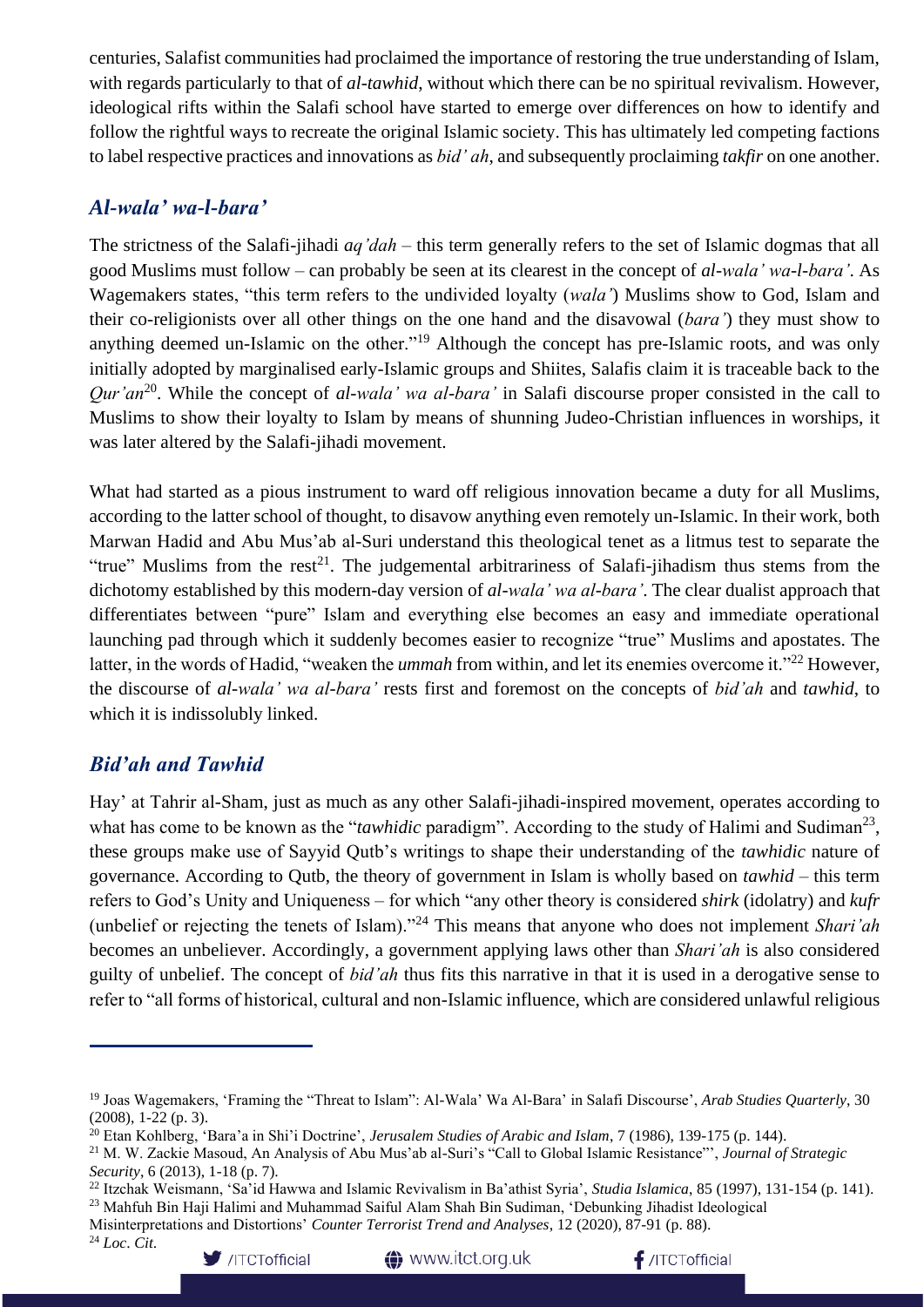innovation."<sup>25</sup> It follows from Qutb's argument that those governments who have not implement *Shari'ah* are culpable of *bid'ah*. The issue herein is that both Hadid and al-Suri have later adopted Qutb's narrative to justify their call for armed resistance towards these type-governments, which today are, even within Muslim-majority countries, the rule, not the exception.

Further, both these ideologues have purposefully emphasised the importance of Qutb's discourse on *jahiliyyah*. According to the latter, following the abolition of the Ottoman Caliphate in 1924, which Qutb believes to be the last lawful Islamic government, the world has fallen into a state of ignorance and unbelief (*jahiliyyah*). Since divine sovereignty does no longer belong to Allah, Muslims' acknowledgement of *alwala' wa al-bara'* can no longer be manifested; they no longer live according to the *Shari'ah*. In consonance with this framework, one's belief in Allah becomes questionable, and it may be said that here is where the line between belief and unbelief is drawn. Hadid and al-Suri have thus appropriated themselves with Qutb's "*tawhidic* paradigm" and have shaped the legitimacy of their armed *jihad* around the requirement of *tawhid al-hakimiyyah*. This concept refers to the fact that only God has the right to legislate, and has a profound political connotation, as Islam is conceived as both religion and State. By means of Qutb's argument, the political structure of the world becomes a binary system according to which the state of things is either Islamic or *jahiliyyah*.

It is precisely this black-and-white understanding of faith that is at the basis of Hay' at Tahrir al-Sham's ideology. However, the tenets of *tawhid*, *al-wala' wa la-bara'*, and *bid'ah* shape the conceptual framework within which Salafism as a whole operates and are thus not unique to the Salafi-jihadi movement. It is important to point out that what differentiates these two religious orientations is, in a way, not the questions they ask of the current state of things in the Muslim world, but the answers they provide. Both these groups are aware of the modern decline of Islam and the *ummah*. Hence, the rupture only really arises as a consequence of the different ways they propose to fight the Muslim community's decadence. As a result, Quintan Wiktorowicz argues that Salafism has broadly split into three internal trends<sup>26</sup>. Before diving into the third, and most recent, of these three orientations, I wish to spend a few words on the first two, that is, the *quietists* and the *politicos*. While the last, relatively recent, Salafi trend of Salafi-jihadism is the one often most talked about, due particularly to its association with terrorist organisations such as Hay' at Tahrir al-Sham, the other two are, by far, the ones with the most adherents. It is important to point this out as the media, in the attempt to pursue sensationalism, has been guilty of greatly exaggerating the number of Muslims who identify themselves with the Salafi-jihadi movement. They remain, to this day, a minority within Salafism.

In line with Roy's study of the Salafi movement, "Purists are Salafists who focus on non-violent *da'wah* (preaching of Islam), education, and purification of religious beliefs and practices."<sup>27</sup> Also referred to as *quietists*, this trend characterises itself by its total dismissal of politics, which it claim to be a "diversion or even innovation that leads people away from Islam."<sup>28</sup> Hence, while the focus of this group is towards the inner aspect of faith, the Salafi activists, or *politicos*, base their whole activity on political engagement. As Mohammed Abdel-Rahman, the son of Omar Abdel-Rahman, once stated in a *Time* interview, the goal of Salafi activists can be summed up as follows: "It's very simple. We want *Shari'ah*. *Shari'ah* in economics,

/ITCTofficial

<sup>25</sup> Wagemakers, *Op*. *cit*., p. 3.

<sup>26</sup> Quintan Wiktorowicz, 'Anatomy of the Salafi Movement', *Studies in Conflict and Terrorism*, 29 (2006), 207 -239 (p. 210). <sup>27</sup> Olivier Roy, *Whatever Happened to the Islamists?: Salafis, Heavy Metal Muslims and the Lure of Consumerist Islam* (New York: Columbia University Press, 2012), p. 223.

<sup>28</sup> *Ibid*, p. 224.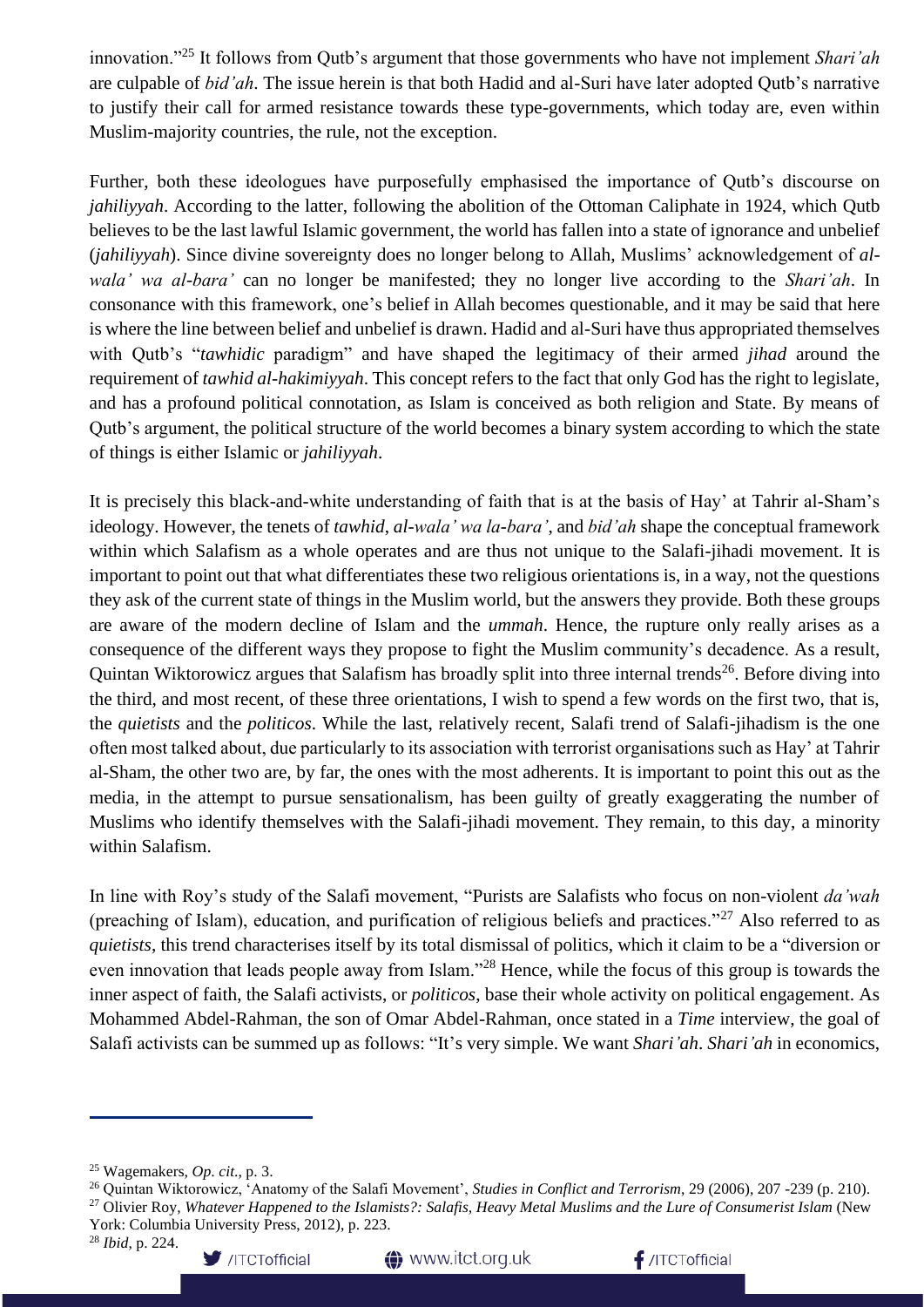in politics, in judiciary, in our borders and our foreign relations."<sup>29</sup> While the end-goal of this trend is, to a great extent, similar to that of the Salafi-jihadis, it differs from the latter in its total refusal of violence.

#### *Marwan Hadid and Jihad*

As the reader will remember, I have already talked about the importance of Qutb's work in regards especially to his interpretation of the discourse on *tawhid al-hakimiyyah*. Indeed, the first man to bring the former's radical teaching to Syria was Marwan Hadid, one of the two figures from which Hay' at Tahrir al-Sham has drawn ideological inspiration. Although little has been written on his life, Marwan Hadid is of fundamental importance to this analysis. His own interpretation of armed *jihad* is the one Hay' at Tahrir al-Sham applies to this day. The actions of Marwan Hadid can be traced back to the start of the Syrian Muslim Brethren's decline in 1963<sup>30</sup>. Soon after the rise to power of the Ba'ath party, "a new leadership had to organize the Islamic opposition."<sup>31</sup> Led by Marwan Hadid, whom had become the most militant representative of the new leadership, the Muslim Brethren became the first Islamist group in Syria to openly declare an uncompromising *jihad* against the Ba'ath regime. Marwan Hadid's indiscriminate promotion of violence would later cause a split within the Brethren, and, after his murder, "the violent turn that the Islamic struggle had taken in 1976 proved that Hadid's legacy would prevail."<sup>32</sup> Hence, Hay' at Tahrir al-Sham places itself as the continuation of Hadid's armed struggle, and the 'Syrian variation' of *jihad* essentially consists in the clear regional prioritization over a global struggle. Indeed, Hay' at Tahrir al-Sham differs radically form other Salafi-jihadi organisations, such as IS, in that its efforts are directed at purifying the Levant from un-Islamic rule first, and only then expanding the reach of its operations. Put simply, Hay' at Tahrir al -Sham has not formally proclaimed *jihad* on the West just yet, while most other extremist Islamist organisations do so from the get-go.

The distinctive local target-prioritization of the group's *jihad* can be seen as the result of Marwan Hadid's effort to blend Qutb's teaching to what was perceived to be the threat posed by the Ba'ath party in his own time. Indeed, while Qutb's "*tawhidic* paradigm" essentially outlines Islam's enemies, both internal and external, it does not properly specify who must be fought first, that is, whether *jihad* ought to be firstly waged against fellow Muslims who do not rise up against un-Islamic governments or, conversely, against the Western world at large. This lack of clarity allowed Hadid to argue that the Syrian Islamic struggle had to direct its attention towards its unlawful governance first, in the attempt to free the land of religious impurity. According to his argument, Jihadist Muslims must restore the rightful Islamic way through the application of *Shari'ah*. Only when the Caliphate is successfully re-established will Muslims be in a favourable position to wage global *jihad*. Hence, Marwan Hadid's understanding of *jihad* informs Hay' at Tahrir al-Sham's grand-strategy to this day<sup>33</sup>. While the organisation's focus might be directed towards opposing Assad's 'regime', there is no mistaking that their goal ultimately remains that of waging global *jihad* against the rest of the un-Islamic world. However, if Hadid's influence on Hay' at Tahrir al-Sham can be seen in the group's prioritization of sensible targets and grand-strategy, it is only in the work of Abu Mus'ab al-Suri that the latter found legitimization for its indiscriminate use of violence towards fellow Muslims, both jihadists and non-jihadists. Here, then, I wish to introduce *takfir*.

<sup>29</sup> Booby Gosh, "The Rise of The Salafis", 08 October, 2012 (Time):

<http://content.time.com/time/magazine/article/0,9171,2125502,00.html> [Consulted 06 February 2020].

<sup>30</sup> Weismann, *Op*. *cit*., p.133.

<sup>31</sup> *Loc*. *Cit*.

<sup>32</sup> *Loc*. *Cit*.

<sup>&</sup>lt;sup>33</sup> Sam Heller, 'The Strategic Logic of Hay' at Tahrir al-Sham', *Perspectives on Terrorism*, 11 (2017), 139-152 (p. 146).<br>//ITCTofficial **1991-11-11 (2017)** //ITCTofficial **1991-11-11** (1991-11-11) //ITCTofficial **1991-1** /ITCTofficial **△** www.itct.org.uk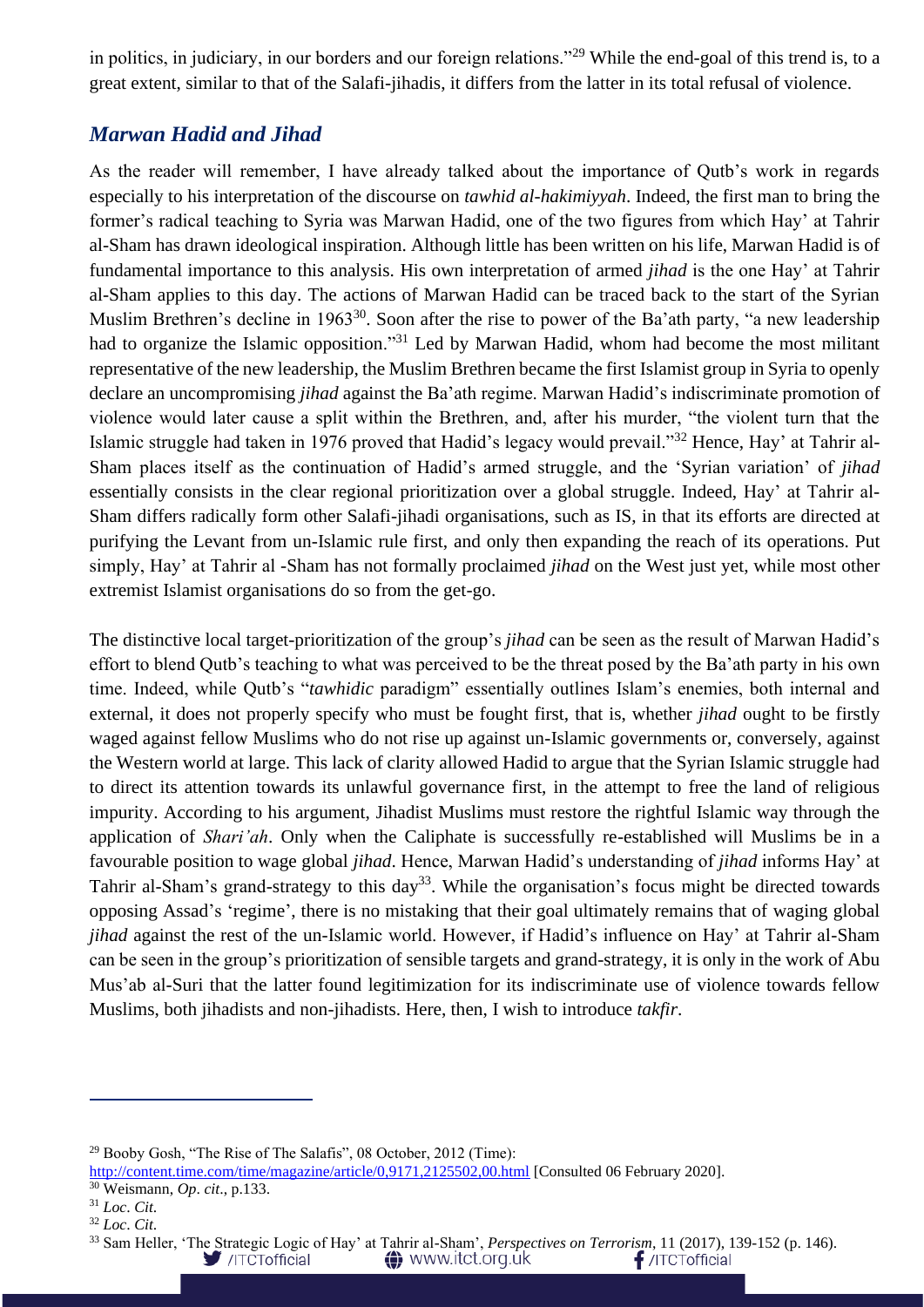#### *Abu Mus'ab al-Suri and Takfir*

In his *The Call for a Global Islamic Resistance*<sup>34</sup>, Abu Mus'ab al-Suri's 1600-page magnus opus<sup>35</sup>, the latter systematically outlines his military theory of *jihad*. While this manifesto was initially only intended for the al-Qaida Central Command (AQC), Hay' at Tahrir al-Sham, which the reader will remember finds its origins in al-Qaida and its ideology, quickly started implementing al-Suri's guidelines in their own manifesto. While to consider the entirety of its content is clearly not possible, I wish to analyse the more specific relationship between Jihadist and non-Jihadist Muslims, and how al-Suri's understanding of it has ultimately yielded to the abuse of the practice of *takfir* within and between extremist organisations. Throughout his manifesto, in fact, "there are 38 instances in which the Jihadists are depicted as being superior to Non-Jihadist Muslims, 20 of which reflect moral and spiritual superiority."<sup>36</sup>

Al-Suri thus draws a clear line of separation between those militant Muslims whom he refers to as the 'pure-hearted' and belonging to a 'noble elite' and non-militant Muslims who, in line with his argument, are no better than the unbelievers. The instrumentalization of this contrast is motivated by al-Suri's attempt to discredit, mainly through mockery and caricature, both religious scholars and all the 'cowardly Muslims' who refuse to take up arms. Talking about this inferior out-group, the latter depicts it as "an ummah that has slept for too long, has abandoned war for too long…in whose hearts the attachment of the world and fear of death have seeped in both its lay person and its elect, and its religious scholars have spent too much time at the tables of its sultans."<sup>37</sup>

As is clear from the passage above, al-Suri's manifesto leaves no place for misunderstandings. His belief of Jihadist Muslims' superiority vis-à-vis non-militant ones guarantees the justificatory base for the proclamation of *takfir* – this is a controversial concept in Islamist discourse, denoting the proclamation of apostasy, and thus excommunication, from a Muslim to another Muslim – that in turn allows for their sanctioned killing. Jihadist-Muslims' hostility towards fellow Muslims thus finds religious justification in the doctrine of *takfirism*, that can also be advocated against the state. Once again, it is through the work of Qutb that the practice of *takfir* has gained renewed prominence, for which the latter provided a thorough apology and laid out the legitimating groundwork.

Hay' at Tahrir al-Sham has, similarly to most other Islamist extremist organisations, made use of this doctrine, and has thus received harsh criticism from the Muslim community at large given that this doctrine is not sanctioned by Islam. Indeed, excommunication of those who profess their Islamic faith is majorly forbidden in Islam, and the ill-founded accusation of *takfir* constitutes *haram* – this term denotes majorly forbidden acts according to the Islamic religion. Qutb's advocacy of *takfirism*, which is completely devoid of any clear Qur'anic evidence, has opened up the way for its abuse. As shown with major terrorist organisations such as IS, al-Qaida, and Hay' at Tahrir al-Sham, the use of *takfir* has quickly become a false pretext of religious lawfulness to attack any individual or group that represents a threat to such organisations.

<sup>37</sup> *Loc*. *Cit*.





<sup>34</sup> An English transcription of the first three chapters of Mustafa bin Abd al-Qadir Setmariam Nasar's original دعوة المقاومة اإلسالمية العالمية - بترجمة إنكليزية is available at<https://archive.org/details/TheGlobalIslamicResistanceCall/page/n1/mode/2up> [Consulted 07 February 2020].

<sup>35</sup> Masoud, *Op*. *cit*., p. 9.

<sup>36</sup> *Ibid*., p. 10.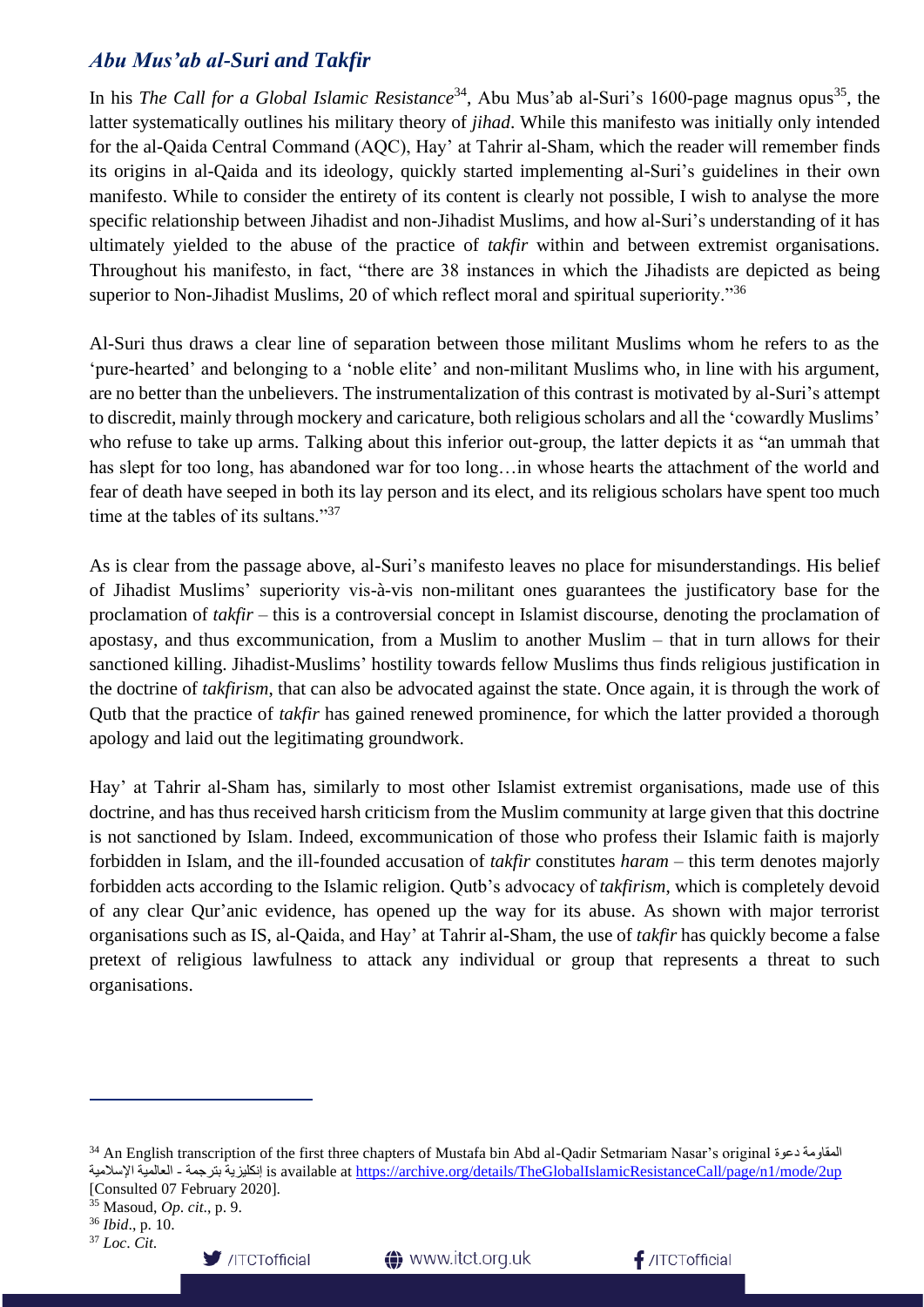Put simply, the use of this obscure doctrine is but a façade that allows for the indiscriminate use of violence and represents a prerogative of Salafi-jihadism. It is worthwhile mentioning that the Constitution of Tunisia (passed after the Tunisian Revolution in 2011) officially criminalized *takfir* by placing a ban on all *fatwas* – these are nonbinding legal opinions on a point of Islamic law given by a qualified jurist in response to a question posed by a private individual, judge or government – that promote it<sup>38</sup>. The importance of *takfir*, with regards to its use and abuse within extremist Islamist organisations, does not lie so much in its doctrinal value, but rather in the dangerous precedent it creates due to its volatility. Indeed, once the necessary legal procedures and requirements to correctly evaluate cases of apostasy are brushed aside, *takfirism* becomes an all-too-easy justification for using violence against inconvenient rivals. Further, while the prerogative of proclaiming *takfir* originally belonged to selected panels of Islamic jurists and scholars, its appropriation on behalf of Jihadist Muslims has opened all members of the *ummah* to make use of this doctrine.

The ideology of Salafi-jihadism requires the integration, and balance, of the five theological tenets I have discussed in the previous chapter. As reported by Alsech, however, "material published on jihad websites in the last few years reflects and imminent and noteworthy split within the Salafi-jihadi movement."<sup>39</sup> Indeed, evidence suggests that the split within the Salafi-jihadi community originated in Jordan and has resulted in the emergence of two distinct factions: the Salafi-jihadis and the Neo-Takfiris<sup>40</sup>. The newly emerged Neo-Takfiri trend embraces some of the ideas promoted by Sayyid Qutb, as well as other radical thinkers and leaders inspired by him. It is thus readily possible to see how Hay' at Tahrir al-Sham's profile fits this new category, albeit having only briefly sketched its premises. In order to capture the essence of the relatively new Neo-Takfiri trend and be able to see why Hay' at Tahrir al-Sham correctly fits the category represented by the latter, it will be worthwhile analysing the profound legal and ideological debate at the base of the fragmentation between these two movements.

While adherents to Neo-Takfirism clearly promoted an extremist interpretation of *takfir*, so much so that it resulted in their expulsion form the Salafi-jihadi Jordanian fighting camps, the difference between these two orientations is much more nuanced. The first disagreement arises in regard to the notion of 'collective' proclamations of *takfir*. Indeed, Salafi-jihadi reject this latter practice – in Arabic it is referred to as *altakfir bi'l-umum* – and they maintain that the proclamation of *takfir* can only be made against specific individuals – this procedure is known as *takfir mu'ayyan*<sup>41</sup>. On the other hand, Neo-Takfiris allow "sweeping proclamations of *takfir* against entire groups of people."<sup>42</sup> In this, they resemble their Egyptian counterparts in the 1960's-1980's, such as Sayyid Qutb, Shukri Mustafa, and Abd al-Salam Faraj, whom had defined the entire Egyptian society as apostate. Hay' at Tahrir al-Sham, once again, mirrors these attitudes. While there remain nuances I wish to discuss, it is already possible to see how the Salafi-jihadi Syrian trend as a whole is more akin to the Neo-Takfiri movement than to the former. Indeed, it suffices to Neo-Takfiris that their co-religionists appeal to apostate rulers for them, in turn, to be deemed apostates. This view, once again, is at odds with the mainstream Salafi-jihadi understanding of *takfir*. However, there remains disagreement within the Neo-Takfiri movement itself as to how approach the notion of "collective" proclamations of *takfir*.

/TCTofficial



<sup>&</sup>lt;sup>38</sup> Mohammad al-Haddad, "Tunisia's new constitution criminalizes "takfir"", 03 February, 2014 (Al-Monitor)[: https://www.al](https://www.al-monitor.com/pulse/security/2014/02/tunisia-new-constitution-bans-takfir.html)[monitor.com/pulse/security/2014/02/tunisia-new-constitution-bans-takfir.html](https://www.al-monitor.com/pulse/security/2014/02/tunisia-new-constitution-bans-takfir.html) [Consulted 15 February 2020]. <sup>39</sup> Alsech, *Op*. *cit*., p. 420.

<sup>40</sup> "Prominent Saudi Preacher Calls to Denounce and Reject Salafi-Jihadis and Their 'Ignorant Leaders Hiding in Caves'", 06 October, 2009 (MEMRI): [https://www.memri.org/reports/prominent-saudi-preacher-calls-denounce-and-reject-salafi-jihadis](https://www.memri.org/reports/prominent-saudi-preacher-calls-denounce-and-reject-salafi-jihadis-and-their-ignorant-leaders)[and-their-ignorant-leaders](https://www.memri.org/reports/prominent-saudi-preacher-calls-denounce-and-reject-salafi-jihadis-and-their-ignorant-leaders) [Consulted 18 February 2020].

<sup>41</sup> Joas Wagemakers, 'Reclaiming Scholarly Authority: Abu Muhammad al-Maqdisi's Critique of Jihadi Practices', *Studies in Conflict and Terrorism*, 34 (2011), 523-539 (p. 530).

<sup>42</sup> Alsech, *Op*. *cit*., p. 440.

**<sup>1</sup>** www.itct.org.uk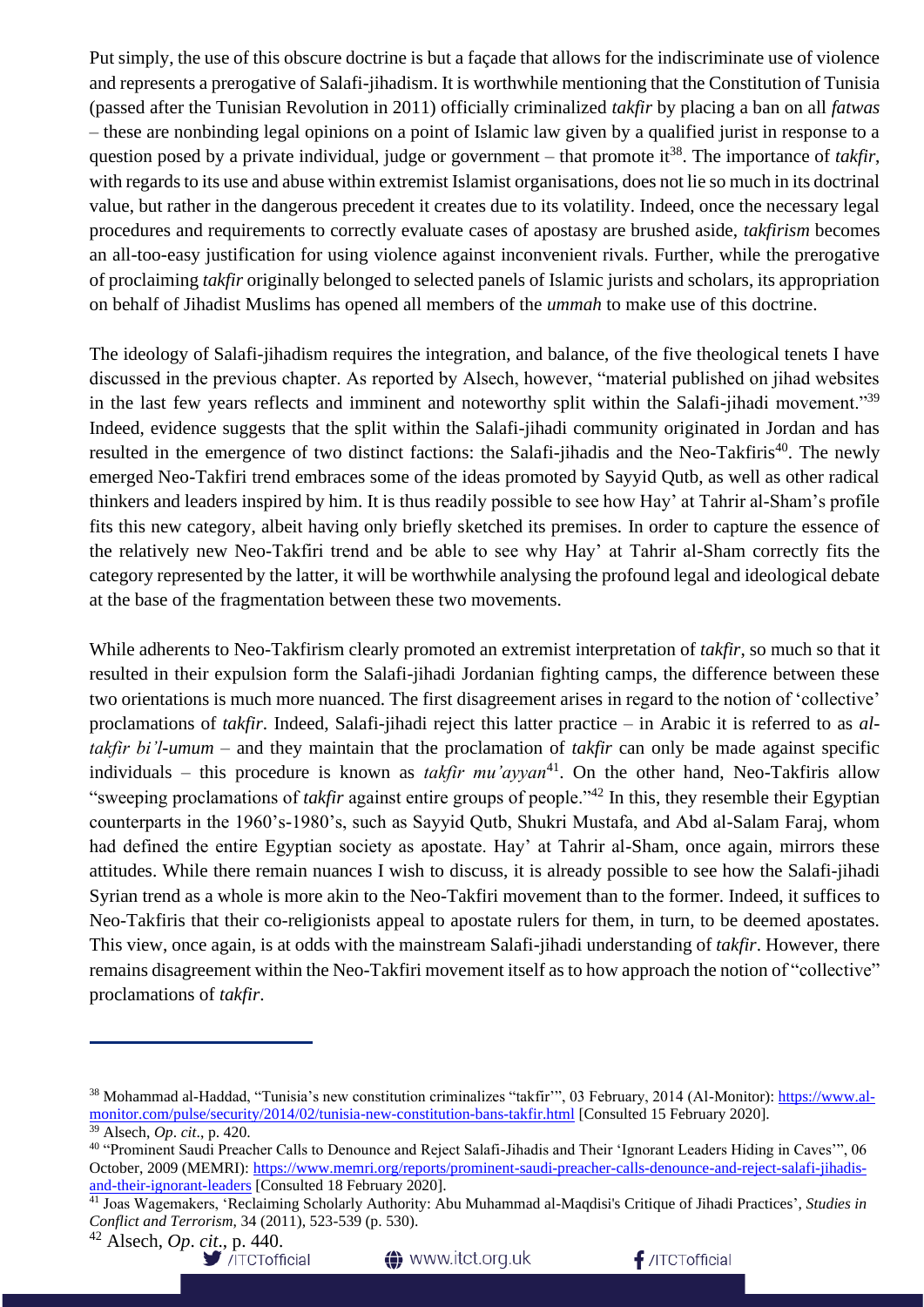Some Neo-Takfiri writers have adopted more moderate positions regarding this practice. Abu Maryam al-Kuwaiti, for example, accepts the idea of a sweeping proclamation of *takfir* in principle but prohibits the legal implications of *takfir* to the newly proclaimed apostate. In a passage of his *al-Radda 'ala shubuhat Abi Maryiya*, the latter states that he does "not permit today the blood and property of people even if they commit *shirk* (association of any deity with God) because of the lack of public announcement… His blood and property are not permitted until evidence is brought against him."<sup>43</sup> According to Abu Maryam, the issuance of a warning is a pre-requisite to applying all the implications of *takfir* against an individual apostate. Notwithstanding, this condition is hardly ever met by the more extremist fringes of the Neo-Takfiri movement. Amongst them, once again, is Hay' at Tahrir al-Sham. Over the course of their presence in Syria, this organisation has systematically refused to recognise Sunni Syrians as Muslims. This has led al-Tartusi to heavily criticise the group, claiming that "they entered Syria not in order to assist the Syrians… or to defend the oppressed among the Syrian people… but to proclaim *takfir* on Muslims, to classify them saying 'you are an apostate and you are not an apostate' and to spread chaos and the culture of extremism (*ghuluw*) among people."<sup>44</sup>

The disagreement surrounding the reach of the proclamation of *takfir* thus lies at the heart of the ideological debate between Neo-Takfiris and Salafi-jihadis. However, this is but the theoretical aspect of a disagreement that has much more concrete operational implications. Indeed, the notion of 'individual' or 'collective' proclamations of *takfir* finds a clear linkage with the debate surrounding *jihad* against the 'Near Enemy' and the 'Far Enemy'. As mentioned in chapter III, there is strong disagreement about the prioritization of enemies between different extremist Islamist organisations. Amongst them, Hay' at Tahrir al-Sham maintains a clear focus on purging its land of un-Islamic elements first, that is, apostates, in order to then wage war against the infidels. Once again, this attitude is in line with the Neo-Takfiri belief that "in absence of an abode of Islam (a territory ruled and filled exclusively by Islamic law), *jihad* directed against infidels is prohibited and Muslims should focus their efforts on deposing Muslims rulers."<sup>45</sup> On the other hand, Salafi-jihadis view *jihad* against apostates ("the near enemy") and *jihad* against infidels ("the far enemy") as equally obligatory for Muslims today<sup>46</sup>. However, herein lies somewhat of a paradox.

According to this binary categorization, Hay' at Tahrir al-Sham clearly adopts a Neo-Takfiri stance regarding the issue of 'near' and 'far' *jihad*. Organisations such as IS and al-Qaida, on the other hand, have maintained equal prioritization of their targets, that is, they have conducted attacks on both infidels and apostates to a similar extent. How, then, is one to categorise these two latter groups? They are clearly more akin to the Salafi-jihadi understanding of *jihad*, but have, at the same time, been guilty of promoting an extremist interpretation of *takfir*, as seen particularly in their refusal to abide by Abu Maryam's principle of issuing a warning to the apostate. While the ever-changing ideologies of extremist Islamist organisations force us to continuously rethink and reshape existing theoretical categories, some have argued that organisations such as IS and al-Qaida, that blend features of Salafi-jihadism and Neo-Takfirism within their ideologies, can be thought to fit a new category Oliveti has referred to as that of the Salafi-Takfiris<sup>47</sup>. While

<sup>47</sup> Vincenzo Oliveti, *Terror's Source: The Ideology of Wahhabi-Salafism and its Consequences* (Birmingham: Amadeus Books, 2002).





<sup>43</sup> *Ibid*., p. 441.

<sup>44</sup> Eli Alsech, "The Rise of a Charismatic *Mujahid*: The Salafi-jihadi Quest for Authority", in *Religious Knowledge, Authority and Charisma: Islamic and Jewish Perspectives*, ed. by D. Ephrat and M. Hatina (Salt Lake City: The University of Utah Press, 2014), pp. 157-170 (p. 168).

<sup>45</sup> Alsech, 'The Doctrinal Crisis Within the Salafi-Jihadi Ranks', p. 447.

<sup>46</sup> Steven Brooke, "The Preacher and the Jihadi", 16 February, 2006 (Hudson Institute):

<https://www.hudson.org/research/9888-the-preacher-and-the-jihadi> [Consulted 19 February 2020].

**<sup>1</sup>** www.itct.org.uk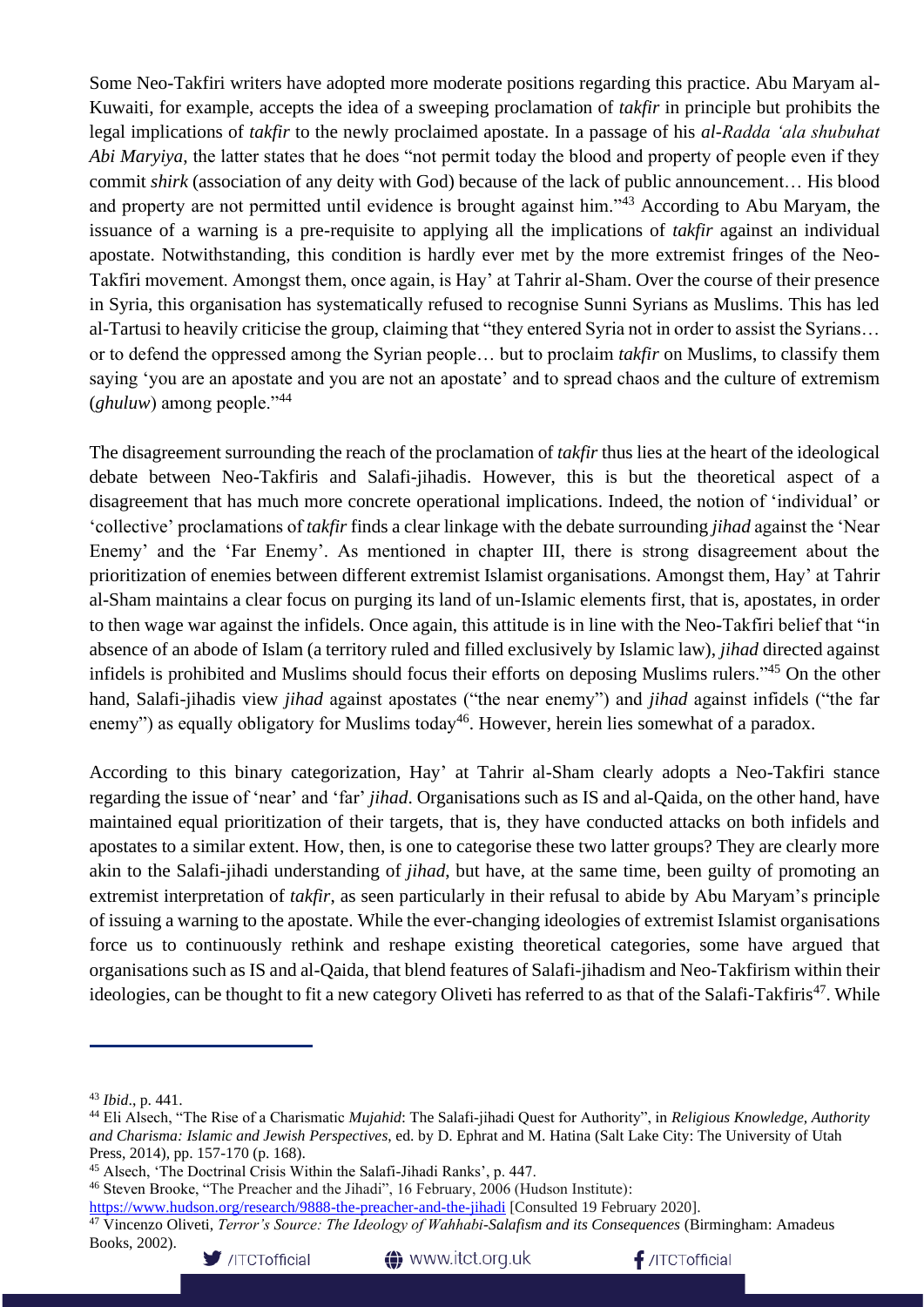this may appear as nothing more than a technicality end in itself, to understand the macro religious and political movements that inform the ideology of a particular group or organisation allows us to individuate and analyse the sources used therein to claim legitimacy. In turn, this helps us better understand the religious dimension of groups such as Hay' at Tahrir al-Sham and IS and provides us with the tools to counter their narratives. To adapt our theoretical categorization systems to the shifting profiles of these armed movements is thus paramount.

As the future for both Hay' at Tahrir al-Sham and Syria lies in uncertainty, it is by no means the aim of this paper that of making bold predictions on the evolution of either of these entities. There is no way of ascertaining how the religious and political dimensions of Jawlani's group will shift vis-à-vis the ongoing clashes in the Idlib pocket. Notwithstanding, to attempt to make as much clarity as possible on the analytical level is certainly a valuable and worthwhile endeavour; if anything, such has been the leitmotiv of my reflection. In light particularly of the lack of available literature on the nature of the Syrian trend of Salafijihadism, this paper is a first step in the right direction, albeit a modest one.

As revealed throughout, in fact, Hay' at Tahrir al-Sham represents the epitomic case-study of the regionalization of such school of thought. Born as a self-proclaimed liberation movement for the Levant, the then-Jabhat al-Nusra had to fight for appeal and legitimacy to and from those same people it claimed to be fighting for from the start. And while this is somewhat paradoxical in itself, Hay' at Tahrir al-Sham represents an exceptionally unique organisation from the standpoint of its ideological heritage. While situating itself within the al-Qaida Salafi-jihadi's continuum, the former also moulded itself around the works of both Marwan Hadid and Mustafa bin Abd al-Qadir Setmariam Nasar. While the group inherited Hadid's interpretation of *jihad*, that is, an armed struggle directed firstly towards Syria, and the Levant more generally, and only then to be exported worldwide, it looked to Nasar for help to establish its guidelines on *takfir*. Further, al-Qaida's Salafi-jihadi ideological heritage provided the comprehensive religious and political framework from which Hay' at Tahrir al-Sham moved its first steps, the effects of which can be seen in the latter's adoption of the *Qutbian* concepts of *al-wala'-wa-l-bara'*, *bid' ah*, and *tawhid*.

The dissection of Hay' at Tahrir al-Sham' religious dimension essentially brings one back to these five theological tenets. Indeed, these act similarly to hinges around which the whole organisation revolves. Nonetheless, the indiscriminate use of *takfir* opened an analytical crisis. While Hay' at Tahrir al-Sham maintained most of the original Salafi-jihadi prerogatives, its trajectory in relation to *takfir* has taken a sharp turn. The abuse of proclamations of apostasy cast upon fellow Muslims on behalf of this extremist Islamist organisation has forced theoretical reconsideration.

For this reason, scholars such as Oliveti have started arguing in favour of the instauration of a new category: Salafi-Takfirism. As clear form the analysis carried out in Chapter III, then, Hay' at Tahrir al-Sham can rightly be thought to belong to this somewhat new, and yet somehow ever-existing, category. Finally, it is my belief that, in light of what has emerged throughout this reflection, it is also possible to argue that the Syrian trend of Salafi-jihadism as a whole must start to be seen for what it is really becoming, and not what it used to be. Hence, my claim is that it has now become necessary to start talking about the emergence of a Syrian trend of Salafi-Takfirism, as opposed to the slowly fading Salafi-jihadi one. In a way, Hay' at Tahrir al-Sham stands at a crossroad between past and future, and for this reason represents a unique opportunity for learning. As a living testament to the centuries-old *Qutbian* extremist ideology, its current evolution clearly points towards the future of the Salafi-Takfiri movement, thus coexisting in both past and future.



 $f$ /ITCTofficial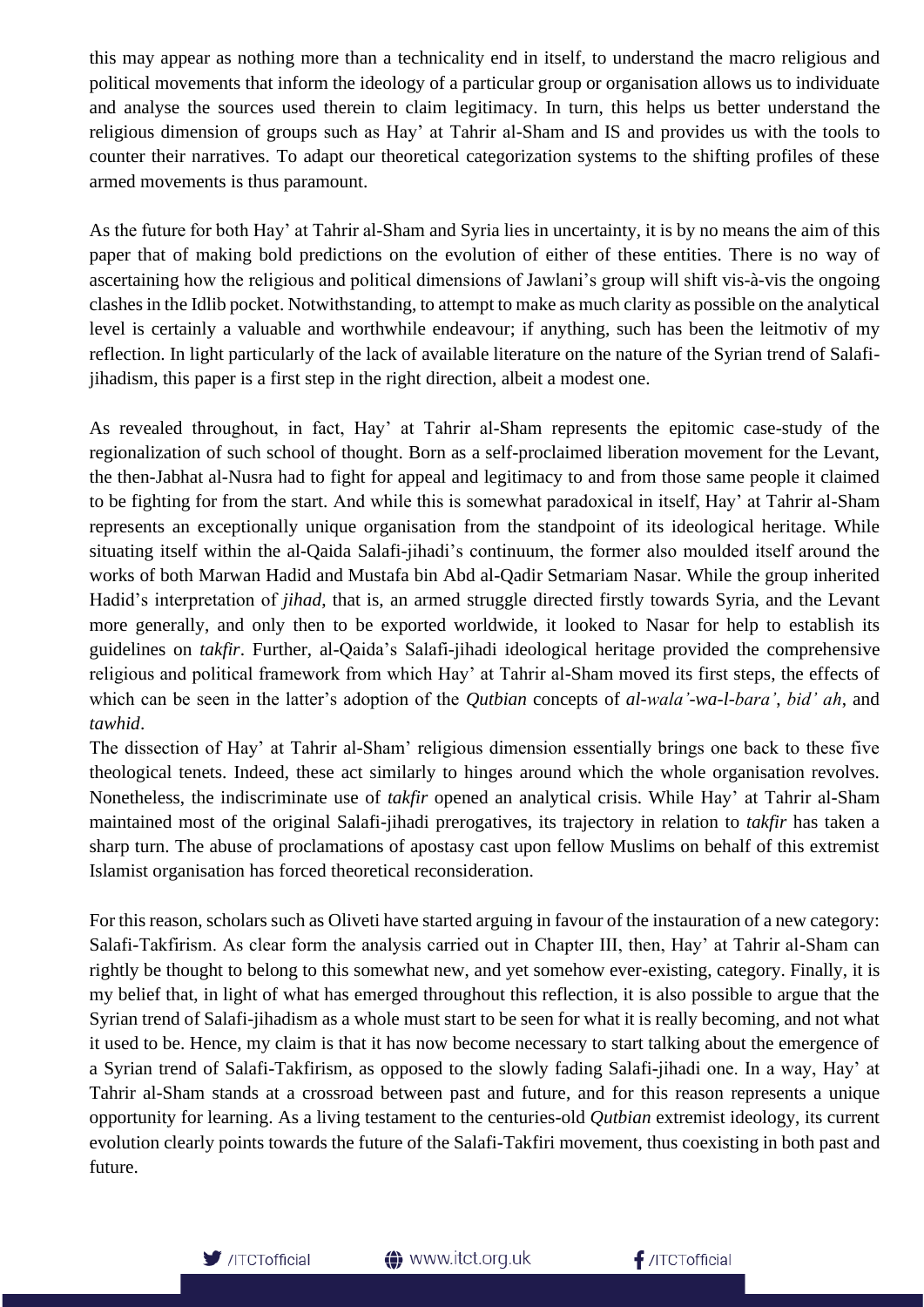If we are to find out what the future holds for Salafi-Takfirism, it is my strong belief that we will only know about it through the ongoing evolution of organisations such as Hay' at Tahrir al-Sham. Further, by virtue of being its biggest Syrian exponent, the group's transformation in the upcoming months will also be revealing of what connotations the Syrian *jihad* will adopt, thus giving way to new and ever-complex dynamics we will be forced to confront ourselves with. As for us, then, we have but to only keep watching in the right places.

#### *ITCT does not necessarily endorse any or all views expressed by the author in the article.*